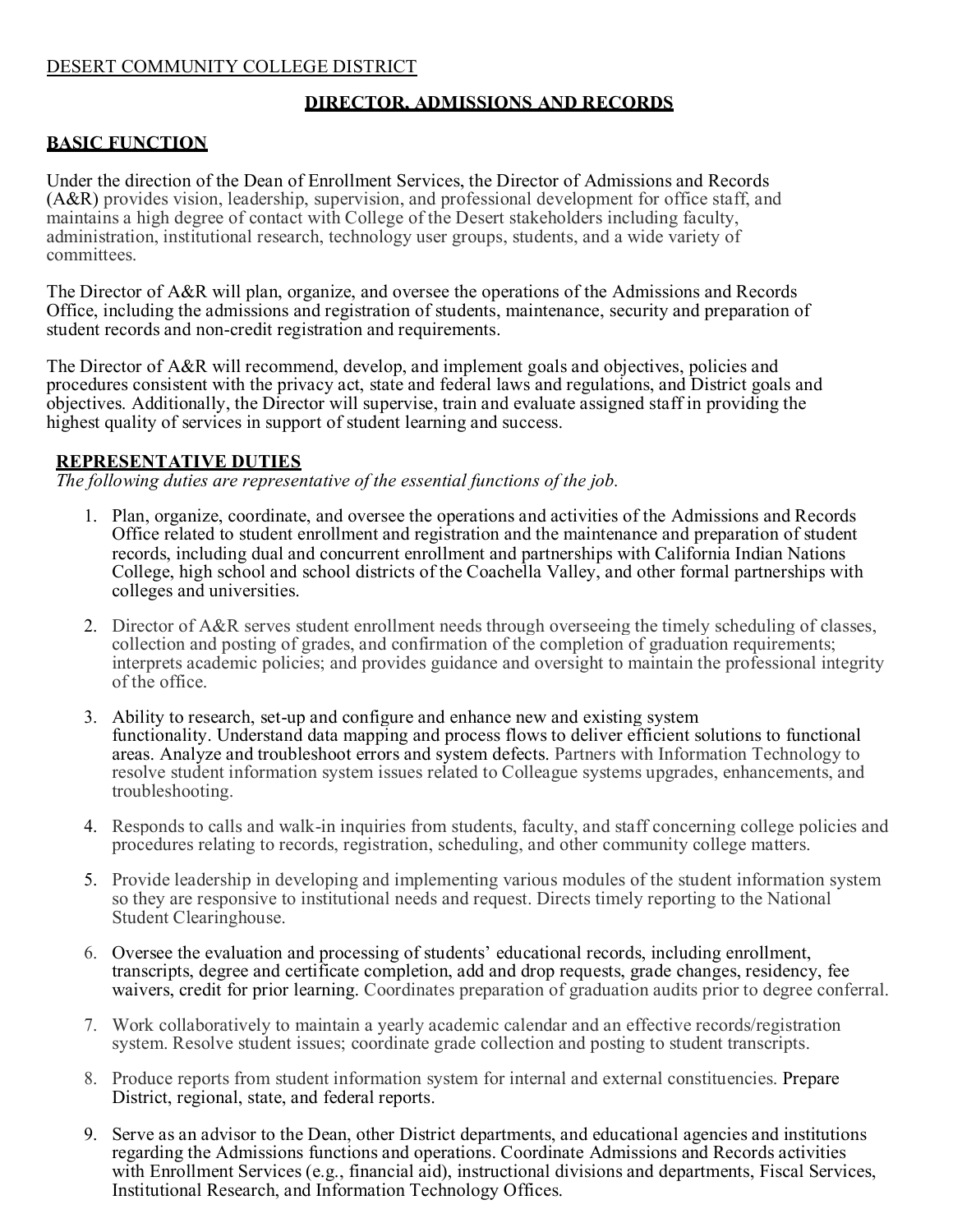- 10. Disseminate information with regard to programs and services, District policies and procedures, and state and federal laws and regulations in person or on the telephone with students or prospective students to explain or assist in enrollment and registration procedures.
- 11. Meet with students to resolve complex situations or problems, adjudicate student appeals and petitions, and authorize exceptions.
- 12. Implement projects related to improve or create new infrastructure, organization, and business flow of credit and noncredit programs
- 13. Manage the processing of various forms related to the registration and enrollment process; review forms to assure completeness and compliance to District, state and federal guidelines, policies, regulations and laws. Perform audits of records, identify and resolve issues, research and develop efficient operational procedures.
- 14. Oversee the data entry and maintenance of the various software and databases, and automated systems used to facilitate the admissions, registration, and processes related to student records. Review and analyze the data to assess and ensure the integrity of the database.
- 15. Coordinate internal and external audits with District's auditor to ensure compliance with registration, residency, dual and concurrent enrollment, and student accounts.
- 16. Coordinate District-wide applicable training at multiple campuses on policies and procedures and system upgrades related to registration to ensure consistency of department services.
- 17. Recommend, oversee, and manage the operational budget for the Office. Oversee processing of purchase orders and monitor expenditures
- 18. Select, train, supervise, and evaluate the performance of assigned staff; recommend transfers, reassignments, discipline, terminations, promotions and other personnel actions asappropriate. Provide professional in-house trainings of staff and offer recommendations of external agencies available for professional development. Seek and participate in professional development activities.
- 19. Serve on assigned District committees; represent the District at District, regional and state meetings. Committee can include enrollment management, matriculation, calendar committee, K-14 consortium, and others as assigned by Dean.
- 20. Meet schedules and timelines, organize multiple projects efficiently and effectively and carry out required project details throughout the year.
- 21. Coordinates Commencement in-person or virtual ceremony activities; provide official reports of graduation, assist with the planning and executing of Commencement activities, and direct A&R staff on activities and operations to support Commencement. Plan and execute the pre-graduation event hosted to support the goals of Commencement activities; communicate with graduates on eligibility and event details of attendance, preparation, and expectations.
- 22. Other duties and responsibilities as assigned.

### **KNOWLEDGE AND ABILITIES**

**Knowledge of**: Demonstrated progressively responsible experience in a Registrar's and/or Admissions Office; demonstrated thorough understanding of student records systems. California Community College mission, goals, programs and services; Title 5, Education Code, state and federal laws and regulations and District policies and procedures related to the enrollment and registration of college students; Family Education Rights and Privacy Act (FERPA); Veterans programs and benefits; degree, certificate, and transfer requirements; interpretation, evaluation, and maintenance of student records; basic accounting principles for the development and monitoring of budgets; principles and practices of administration, supervision and training; modern office practices, procedures and equipment; automated record-keeping -systems; operation of a computer and - applications used for registration and maintenance of student records; data mining and report preparation; effective oral and written communication skills; correct English usage, vocabulary, spelling, grammar, and punctuation; and the diverse backgrounds of community college students; interpersonal skills using tact,